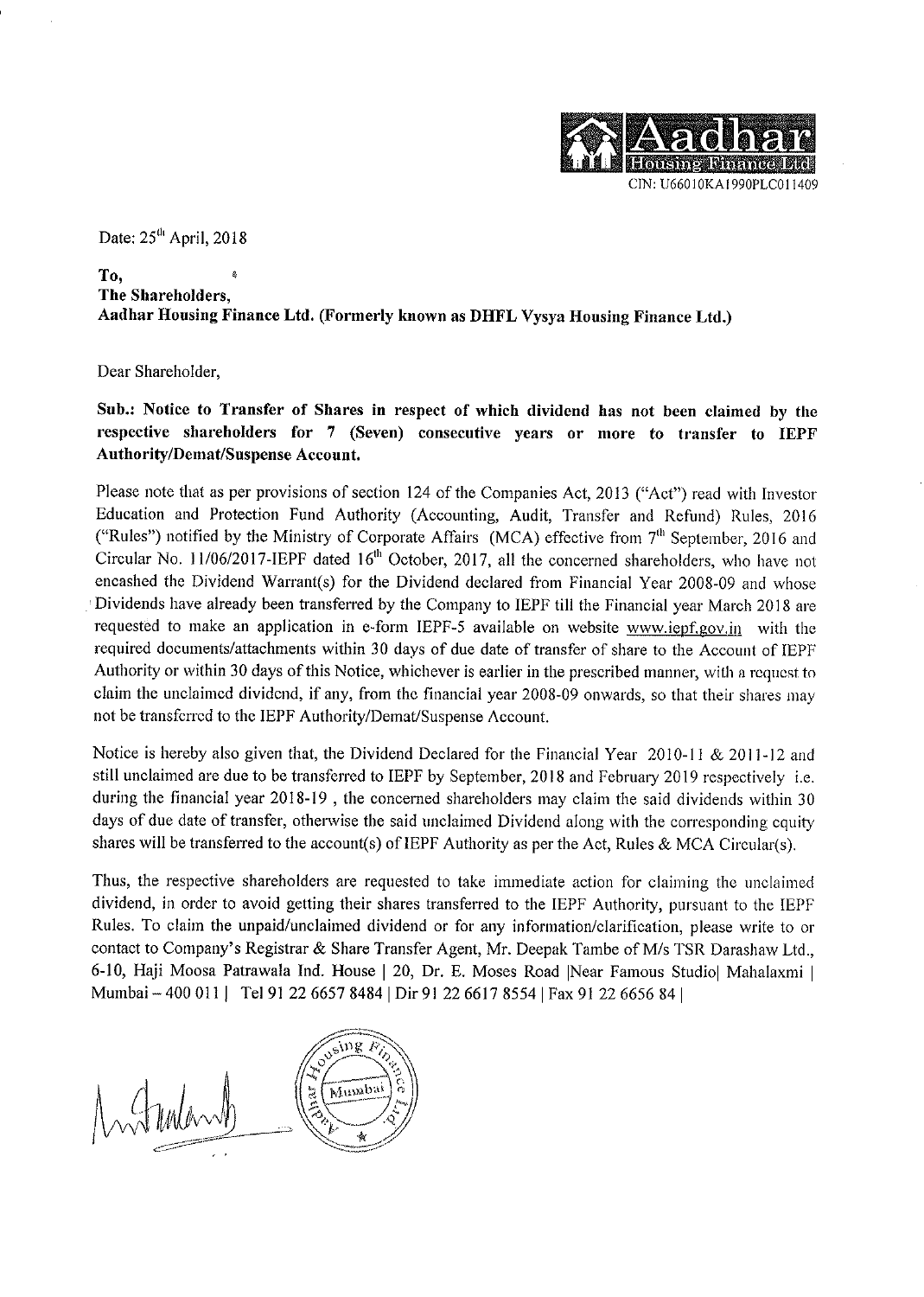

E-mail Id: dtambe@tsrdarashaw.com or to Nodal Officer : Mr. Sreekanth V N- Company Secretary & Compliance Officer of the Company, Tel.: 022 39509900/61213400, Dir. 022 39509931, Fax: 022 39509934, E-mail Id: sreekanth.n@aadharhousing.com.

Please also note that, we have given Public Notice in Business Standard and Kannad Prabha, dated 25<sup>th</sup> April 2018, regarding captioned subject. The copy of the same is enclosed for your reference.

Yours faithfully For Aadhar Housing Finance Limited (Formerly known as DHFL Vysya Housing Finance Limited)

Sreekanth VN **Company Secretary**  $(FCS-4191)$ 

 $\left\langle \cdot \right\rangle$ 

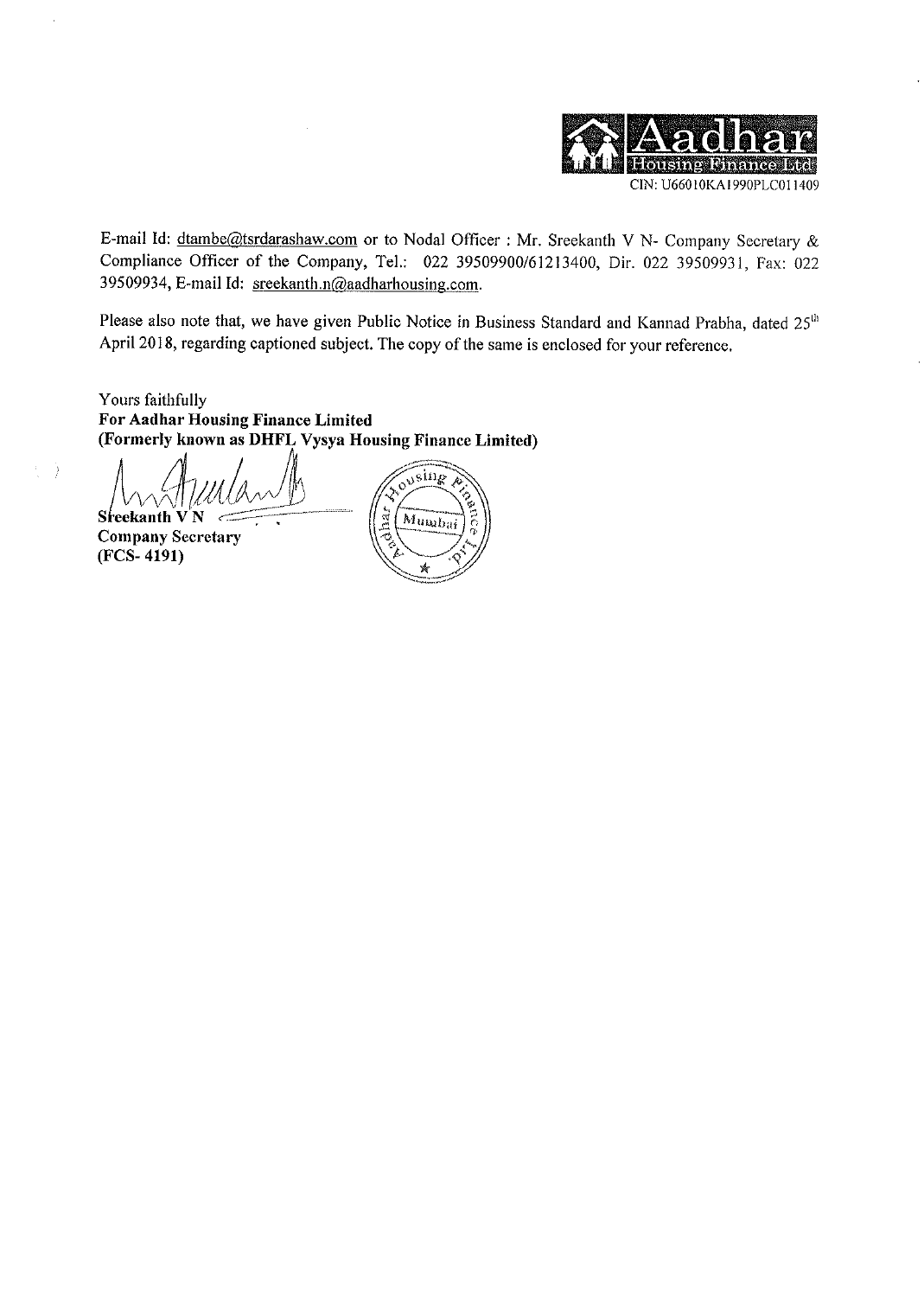Business Standard MUMBAI | WEDNESDAY, 25 APRIL 2018

## Zee looks to 'derisk busin from broadcasting'

Having built network dominance, the question now is whether the broadcas successfully build more revenue drivers in digital and films



**MOST WATCHED**  $(\mathbf{r} \mathbf{r} \cdot \mathbf{r})$ Revenues Networks  $7e$  $66.620.$ **Star**  $102.0$ 19. Sun Network  $128.0111.$  $\frac{30.0}{30.4}$   $\frac{30.4}{30.4}$   $\frac{30.4}{30.4}$   $\frac{64.4}{30.4}$   $\frac{64.4}{30.4}$   $\frac{64.4}{30.4}$   $\frac{64.4}{30.4}$   $\frac{64.4}{30.4}$   $\frac{64.4}{30.4}$   $\frac{64.4}{30.4}$ Sony\* Viacom18 Kole: \*estimated Channels on<br>by SARC, 7h<br>lOurce: BARC

is listed. The other big ones -Group – aren't)<br>What, then, could go wrong?<br>Its fourth attempt at online lau<br>this was without senate group

nop  $\overline{P}$ 

 $\bar{u}$ 

 $\overline{ }$ 

 $\frac{R}{C}$ 

P)

Aadhar Housing Finance Ltd, (Iornery known as DHFL Yysya Housing Finance Ltd.), DHFUSo00KA1090PLC01 L409, Registered Office: No. 3. JVT Towers, 8th X<br>Main Road, Sampsumanger, Near Housinn Circle, Bengaluru- 550 077 / Ecup

## Notice to the Shareholders

This Notice is Issued pursuant to the provisions of section 124 of the Companies Act, 2013 ("Act") read with the Investor Education and Protection Fund Authority (Accounting, Audit, Transfer on Refund) Rules, 2016 ("Rules"

Notice is hereby given to all concerned shareholders of the Company, who have not encashed/claimed their Dividend Warrant(s) for Notice is horeby given to all concerned shareholders of the Company, who have not enceshed/claimed their Dividend Warrant(s) for<br>the Dividend declared by the Company from Financial Year 2008-09 onwerds and whose unclaimed

Further, please note that, the Dividend declared for the Financial Year 2010-31 & 2011-12 and still remains unclaimed are due to be Forther, please note that, the Dividend declared for the Financial Year–2010-21-8-2011-12 and still remains unclaimed are due to be<br>transferred to LEPF in August, 2018 and Fabruary 2019, during the financial year–2018-19.

Company has also uploaded full details of such shareholders whose dividend romalning unclaimed/unpaid and those shares are The Company has also uploaded full details of such shareholders whose dividend romaining unclaimod/unpaid and those shares are<br>due for transfer to IEPF Authority/Suspense Account, on its website, <u>www.aadharhousina.com</u> ,

For any query on the above matter, shareholders are requested to send emall/fetters to Company's Registrar & Share Transfer Agent,<br>M/s TSR Darashaw Ltd., 6-10, Haji Moosa Patrawala Ind. House, 20, Dr. E. Moses Road, Nea For Aadhar Housing Finance Limited<br>(Formerly known as OHFL Vysya Housing Finance Limited)

Dated: 24th April, 2018

Sreekanth V N .<br>Place : Mumba Company Secretary FCS: 4191  $\mathcal{G}'$ 蠖  $-22 - 2$  $\omega$   $\bullet$ ◈◎ **Called**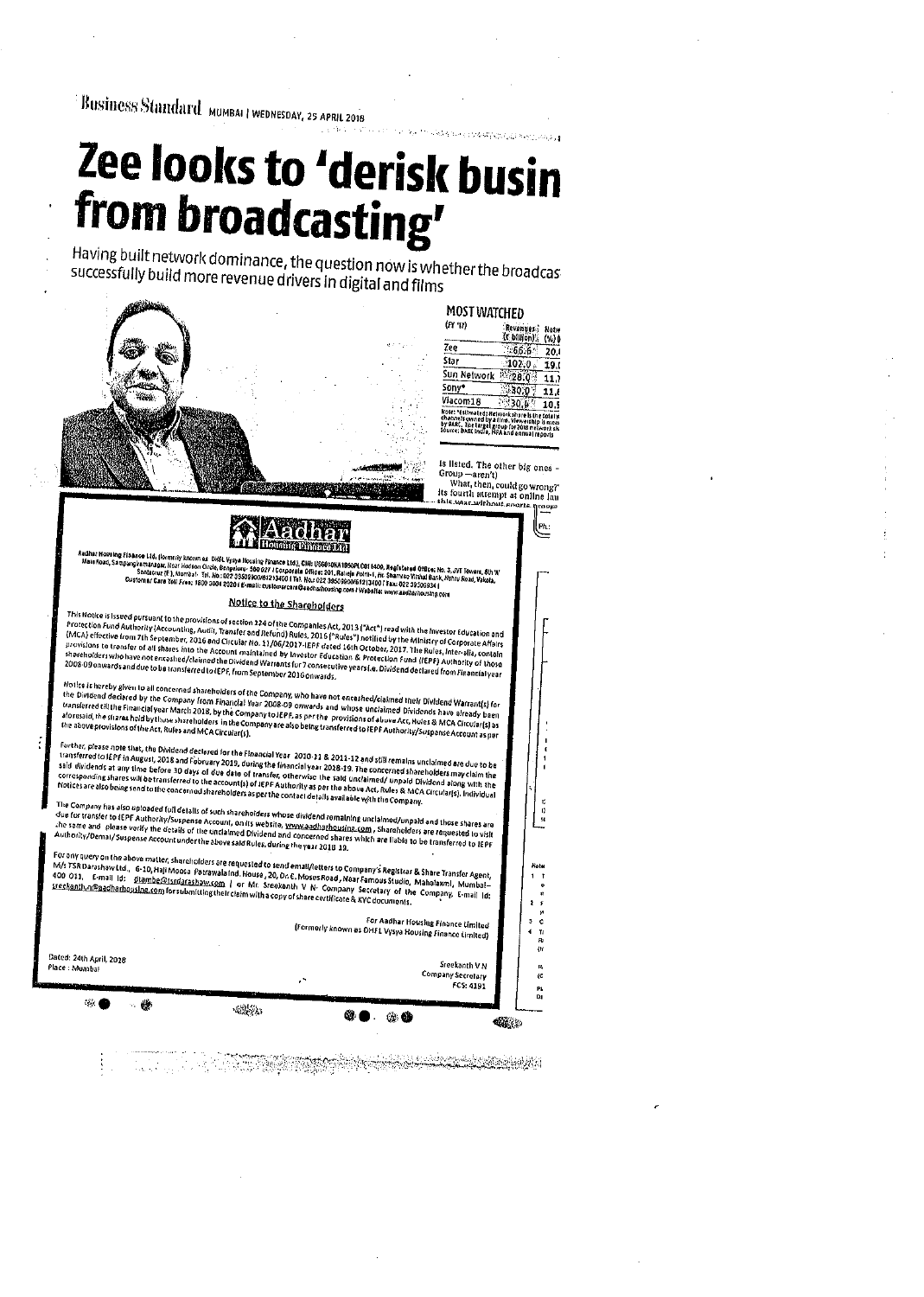|                                     | Folio                          | No. of Shares        | No of Shares a<br>of Dividend | <b>Full Name</b>                            | Address                                                                                                        | Pin                     | 19.11.2009        | <b>Amt</b><br>13.08.2010                                   | 10.02.2011<br>Amt                      | 16.08.2011<br>Amt                   | Amt                                      | 06.02.2012                       | Amt              | 03.08.2012             | 12.08.2013<br>Amt       | Amt                                                        | 07.02.2014              | 11.07.2014<br>Amt                                | Amt           | 10.08.2015          | Amt<br>14.03.2016       | Amt                                      |
|-------------------------------------|--------------------------------|----------------------|-------------------------------|---------------------------------------------|----------------------------------------------------------------------------------------------------------------|-------------------------|-------------------|------------------------------------------------------------|----------------------------------------|-------------------------------------|------------------------------------------|----------------------------------|------------------|------------------------|-------------------------|------------------------------------------------------------|-------------------------|--------------------------------------------------|---------------|---------------------|-------------------------|------------------------------------------|
|                                     | YA0000017                      |                      |                               | 100 ANIL KUMAR V ITGAMPALLI                 | 762, "RANGESH" 18 TH CROSS, 23 RD MAIN IDEAL HOME<br>TOWNSHIP RAJESHWARINAGAR BANGALORE 560039                 | 100.00 560039           | YA0000017         | 150.00 VYA0000017                                          | 100.00 VYA0000017                      | 150.00 VYA0000017                   |                                          | 100.00 VYA0000017                |                  | 150.00 VYA0000017      | 100.00 VYA0000017       |                                                            | 500.00 VYA0000017       | 250.00 VYA0000017                                |               | 250 VYA0000017      | 600.00 VYA0000017       | 500.00                                   |
|                                     | YC0000014                      |                      | 100                           | 100 CHINTA SANKARAIAH                       | S/O C NARAYANAPPA 16/546, P R T STREET<br>TA272 MAGAILMARCHILL                                                 | 100.00 506330           | YC0000014         | 150.00 VYC0000014                                          | 100.00 VYC0000014                      | 150.00 VYC0000014                   |                                          | 100.00 VYC0000014                |                  | 150.00 VYC0000014      | 100.00 VYC0000014       |                                                            | 500.00 VYC0000014       | 250.00 VYC0000014                                |               | 250 VYC0000014      | 600.00 VYC0000014       | 500.00                                   |
| alikariuna                          | N30061020030764                |                      | 100                           | 100 M MALLIKHARJUNA RAD                     | THE WYSYA RANK ITD PATEL CHAMRERS (GROUND ELO)<br>OPERA HOUSE MUMBAI 400007                                    | 100.00 400007           | V30061020030764   | 150.00 1N30061020030764                                    | 100.00 IN30061020030764                | 150.00 IN30061020030764             |                                          | 100.00 IN3006102003076           |                  | 50.00 IN30061020030764 | 100.00 IN30061020030764 |                                                            | 500.00 IN30061020030764 | 250.00 IN30061020030764                          |               | 250 IN3006102003076 | 600.00 IN30061020030764 | 500.00                                   |
|                                     | N30061010106089                |                      |                               | <b>EN/A FN/A</b>                            |                                                                                                                | 100.00 560082           | (30061010106089   | 50.00   N3006101010608                                     | 100.00 IN30061010106089                | 3N/A                                | #N/A                                     | $\varepsilon$ N/A                | <b>FN/A</b>      | $IN/A$                 | 3N/A<br>371/A           | zN/A                                                       | zN/A                    | #N/A<br>$z$ N/A                                  | #N/A          | $2N/A$              | 3N/A<br>zN/A            | $\varepsilon$ N/A                        |
| Chakravarthy                        | IN30041010106096               | llo does no<br>t Now | 100                           | <b>2N/A K V VENKATA RATHMAM</b>             | No 4-2 24th A Cross Jayanagar, 6th Block Bangalore<br>60082                                                    | 560087                  | $2N/\Delta$       | $2N/\Delta$<br>AN/A                                        | $2N/\Delta$<br>sti/A                   | 271/4<br>274/A                      | 2N/A                                     | $2N/\Delta$                      |                  | #N/A IN3006101010609   | 100.00 8/30061010106096 | 00 (No Folio exists and dividend<br>portionatly diferrent) | $2N/\Delta$             | 2NL/L<br>2N/A                                    |               | 2N/A                | $2N/\Delta$<br>274/A    | $\varepsilon$ N/A                        |
|                                     | 9000000MY                      |                      | 500                           | 500 M MANUULA                               | #729, 2ND CROSS A BLOCK SAHAKARA NAGAR<br>RANGALORE 540092                                                     | 500.00 560092           | 1/0000008         | 50.00 VYM0000008                                           | 500.00 VYM0000008                      | 750.00 VYM0000008                   |                                          | 500.00 VYM0000008                |                  | 750.00 VYM0000008      | 500.00 V11/0000008      |                                                            | 2500.00 VYM0000008      | 1250.00 VYM0000008                               |               | 1250 VYM0000008     | 3000.00 V17/0000008     | 2500.00                                  |
|                                     | (K0000018                      |                      | 500                           | 500 K NIRMALA PRASAD                        | "/3 RAMASWAMY APATS 10 WARREN ROAD<br>MYLAPORE CHEMINAL ADDONA                                                 | 500.00 600004           | K0000018          | 750.00 VYK0000018                                          | 500.00 VYK0000018                      | 750 CO<br>VYK0000018                |                                          | 500.00 VYK0000018                |                  | 750.00 VYK0000018      | 500.00 V/K0000018       |                                                            | 2500.00 VYK0000018      | 1250.00 VWX0000018                               |               | 1250 VYK0000018     | 3000.00 VYK0000018      | 2500.00                                  |
| Pennar Patterson Securities Limited | Y/P0000024                     |                      | 5,000                         | 5,000 PENNAR PATERSON SECURITIES LTD        | CHIKOTI GARDEN BEGUMPET HYDERABAD 500016                                                                       | 5000.00 500016          | VYP0000024        | 7500.00 VYP0000024                                         | 5000.00 VYP0000024                     | YP0000024<br><b>7500.00</b>         |                                          | 5000.00 VYP0000024               |                  | 500.00 VYP0000024      | 5000.00 VYP0000024      |                                                            | 25000.00 VYP0000024     | 12500.00 VYP0000024                              |               | 12500 VYP0000024    | 0000.00 VYP0000024      | 25000.00                                 |
| Madhusudhana                        | YR0000005                      |                      | 300                           | 300 R HARINATH                              | MATHRUSREE, 470/15/1, 39TH 'A' CROSS, 9TH MAIN,<br>JAYANAGAR, V BLOCK, BANGALORE 560041                        | 23002                   | YR0000005         | YR0000005                                                  | YR0000005                              | zN/A                                | #N/A                                     | $z$ N/A                          | zN/A             | IN/A                   | 3N/A<br>37UA            | $\n  zN/A\n$                                               | TNA                     | 37 <i>VA</i><br>$2 N/A$                          | 194/A         | $2N/A$              | 3N/A<br>zN/A            | $2N/A$                                   |
|                                     | 0000000TW                      |                      | 200                           | 200 T A MANJULA                             | NO.176. TANKASAL TOWER D.NO.3. A.S CHAI STREET<br>(BHD.JAYANT CYCLE STORES) BANGALORE 560053                   | 200.00 560053           | A000000TW         | VYT0000006                                                 | 200.00 VYT0000006                      | 300.00 VYT0000006                   |                                          | 200.00 VYT0000006                |                  | 300.00 VYT0000006      | 200.00 VYT0000006       |                                                            | 1000.00 VYT0000006      | 500.00 VYT0000006                                |               | 500 VYT0000006      | 1200.00 VYT0000006      | 1000.00                                  |
|                                     | reconnona                      |                      | 500                           | 500 K B JYOTH                               | 67-1, KANKAPURA ROAD, BASAVANGUDI, BANGALORE                                                                   | 500.00 5                | connonsy          | 750 00 VYK0000002                                          | son on www.noncono.                    | 750.00 V/W000002                    |                                          | son on voconomo?                 |                  | 750.00 V/W0000002      | son on www.commo        |                                                            | 2500.00 VYK0000002      | 1250.00 VYK0000002                               |               | 1250 VYK0000002     | 3000.00 V/K0000002      | 2500.00                                  |
| Vishalakshi                         | VYE0000002                     |                      | 100                           | 100 E M VISHALAKSHI                         | 00 15 7TH TEMPLE ROAD 15TH CROSS MALLESWARAN<br>BANGALORE 560003                                               | 100.00 560003           | YE0000002         | 150.00<br>FNA                                              | #N/A VYE0000002                        | 150.00 VYE0000002                   |                                          | 100.00 VYE0000002                | 150.00           | IN/A                   | 37U/A<br>3N/A           | $\n  zN/A\n$                                               | #N/A                    | 37 <i>VA</i><br>$2N/A$                           |               | #N/A VYE0000002     | 600.00<br>$2N/A$        | $z$ N/A                                  |
|                                     | YR0000012                      |                      | 100                           | 100 R PRATAP                                | THE VYSYA BANK LTD. 233.9TH MAIN ROAD 3RD BLK<br>AYANAGAR BANGALORE 560011                                     | 10018                   | YR0000012         | 150.00 VYR0000012                                          | 100.00 VYR0000012                      | 150.00 VYR0000012                   |                                          | 100.00 VYR0000012                |                  | 150.00 VYR0000012      | 100.00 VYR0000012       | 500.00                                                     | R0000012                | 250.00 VYR0000012                                |               | 250 VYR0000012      | 600.00 VYR0000012       | 500.00                                   |
|                                     | IN30037810032817<br>VYB0000004 | 7.90                 | 5.050                         | 7.900 RAMESH GELLI<br>100 B ANJINAYULU GARI | 8-2-268/2/B/3, ROAD NO.2 BANJARA HILLS HYDERABAD<br>500034<br>15/80. PEDDABESTHA STREET CUDDAPAH 516001        | mont<br>100.00<br>10019 | zN/A<br>VR0000004 | $\sharp \mathrm{N}/\mathrm{A}$<br>zN/A<br>150.00 VYR000004 | $\sharp \mathbb{N}/\mathbb{A}$<br>#N/A | $\mathfrak{M}/\mathbb{A}$<br>zN/A   | $\sharp \mathrm{N}/\mathrm{A}$<br>100.00 | $z$ N/A                          | $TN/A$<br>150.00 | IN/A                   | #N/A<br>3N/A            | $\n  zN/A\n$<br>500.                                       | TNA                     | 37 <i>VA</i><br>$2 N/A$<br>250.00                | eta/A         | $z$ N/A<br>250 VYB  | 600.00 VY               | #N/A IN30037810032817 39500.00<br>500.00 |
|                                     | YB0000015                      |                      | $zN/A$                        | #N/A B S ARUN KUMAR                         | N/A                                                                                                            | 100.00 584101           | B0000015          | 150.00 VYB0000015                                          | 100.00 VYB0000015                      | 150.00<br>$zN/A$                    | #N/A                                     | $\pounds N/A$                    | A\/A             | $\pounds N/A$          | #N/A<br>3N/A            | $\n  zN/A\n$                                               | $zN/A$                  | $\sharp \mathcal{W}\mathcal{A}$<br>$\pounds N/A$ | ₽N/A          | $z$ N/A             | $zN/A$<br>3N/A          | $z$ N/A                                  |
| IVSB PNCHAJANYAM                    | 10000003                       |                      | 500                           | 500 V S V B PANCHAJANYAM                    | SRI ANAND ASSOCIATES 63, Y RAMACHANDRA ROAD 2ND<br>CROSS, GANDHINAGAR, BANGALORE 560009                        | 500.00 560004           | E0000001Y         | /YI0000003                                                 | 500.00 VYI0000003                      | 750.00 V10000003                    | 500.00                                   | $z$ N/A                          | zN/A             | IN/A                   | 37UA<br>3N/A            | $\n  zN/A\n$                                               | #N/A                    | $2 N/A$<br>2N/A                                  |               | EDODOONY AVAI       | 2N/A<br>3000.00         | #N/A                                     |
| lagarathnamma                       | 100000014                      | dio does no          | 2N/I                          | #N/A #N/A                                   | <b>IN/A</b>                                                                                                    | 800.00 560053           | PT00000014        | 1200.00<br>zN/A                                            | $\pi N/A$<br>zN/A                      | TNIA<br>$zN/A$                      | $\pi N/A$                                | $\pounds N/A$                    | $zN/A$           | $\pounds N/A$          | 371/A<br>zN/A           | $\varepsilon N/A$                                          | $zN/A$                  | 37 <i>VA</i><br>$\pounds N/A$                    | $\pounds N/A$ | $\varepsilon$ N/A   | $zN/A$<br>$zN/A$        | $z$ N/A                                  |
| Vijayalakshmi                       | YV0000007                      |                      |                               | 100 V RAJESWAR                              | SUGUNA CLINIC P R T CIRCLE DHARMAVARAM 515671                                                                  | dend 600014             | //V0000007        | YV0000007                                                  | YV0000007                              | $zN/A$                              | #N/A                                     | $\varepsilon$ N/A                |                  | #N/A VYV0000007        | 100.00 VYV000000        | 500.0                                                      | $zN/A$                  | 37 <i>VA</i><br>$z$ N/A                          | #N/A          | $\varepsilon$ N/A   | $zN/A$<br>TNA           | $\pounds N/A$                            |
| ananjay                             | rv0000007                      |                      | 250                           | #N/A V RAJESWAR                             | JGUNA CLINIC P R T CIRCLE DHARMAVARAM 5156                                                                     | 500.00 600014           | wagongoz          | 750.00 VYV0000007                                          | 500.00 VYV0000007                      | zN/A                                | #N/A                                     | $2N/A$                           |                  | #N/A WWW.000007        | 100.00 VYV0000007       | 500.00                                                     | IN/A                    | 231/4<br>$z$ N/A                                 | sto/A         | $z$ N/A             | zN/A<br>3N/A            | $2N/A$                                   |
|                                     | vrannons                       |                      | 100                           | 100 G SREEDHAR BABU                         | HOUSE NO.662 B MAIN VYASA BANK COLONY<br>HANTHINKETAN LAYOUT OFF BANNERGHATTA ROAD<br>AREKERE RANGALORE 540076 | 100.00 560076           | $2N/\Delta$       | #N/A<br>FNA                                                | IN/A<br>TNA                            | 371/A<br>zN/A                       | #N/A                                     | 2N/A                             | $2N/\Delta$      | $IN/A$                 | 271/4<br>3N/A           | $\n  zN/A\n$                                               | TNA                     | 37 <i>VA</i><br>$2N/A$                           | etor a        | 2N/A                | TNA<br>$z$ N/A          | $z$ N/A                                  |
|                                     | wxnononas<br>PRODODNA          |                      | 100                           | 100 K V DW<br>100 KONGATHI KRISHNA MURTHY   | THE VYSYA BANK LTD., PATNAM 5155<br>S/O C MALLAPPA 16/469, P R T STREET DHARMAVARAI                            | 100.0<br>100.00 515671  | 2N/I<br>PAODODIX  | zN/A<br>150.00 WYKODODAI9                                  | <b>IN/A</b><br>100.00 WW.0000049       | 271/2<br>274/2<br>150.00 V/K0000049 | #N/A                                     | $2M/\Delta$<br>100.00 VYK0000049 | <b>ENIA</b>      | 150.00 V/W0000049      | 100.00 WWW.000049       |                                                            | 500.00 VW.0000049       | 250.00 VWX0000049                                |               | 250 VYK0000049      | 600.00 V/K0000049       | 500.0<br>500.00                          |
| amilla                              | 4500000026                     |                      | 100                           | 100 MAMI LA RANGANATHA                      | 15671<br>S/O M RAMANIANEYULU 3/161, THOGATE STREE                                                              | 100.00 5<br>15761       | AC0000036         | ACODONNAION 03                                             | 100.00 VWW.000026                      | 150.00 VVM0000026                   |                                          | 100.00 VANDOOD 6                 |                  | 4500000000000000       | 100.00 VWM000026        |                                                            | 500.00 VWW.000026       | 250.00 VWM000026                                 |               | 250 VWW.000026      | 600.00 VWM0000026       | 500.00                                   |
|                                     | YM0000029                      |                      | 500                           | 500 M A RAVINDRA RAJU                       | DHARMAVARAM 515671<br># 729, 2ND CROSS A BLOCK, SAHAKARA NAGAR                                                 | 500.00 5                | M0000029          | 750.00<br>FNA                                              | IN/A<br>TNA                            | #N/A<br>19/0000025                  |                                          | 900.00 VYM0000029                |                  | 50.00 VYM0000029       | 500.00 V17/0000029      | 2500.00                                                    | 1/0000029               | 1250.00 VYM0000029                               |               | 1250 VYM0000029     | 3000.00 V11/0000029     | 2500.00                                  |
|                                     | YN0000006                      |                      |                               | 100 N GIRUA                                 | CRONAP RELIGIOUS<br>.<br>20 T.N.SRINIVASAN NO. 103, SAI APARTMENTS, NO.2                                       | 100.00                  | 10000006          | 150.00 VYNO000006                                          | 100.00 VYN0000006                      | <b>NCODOOON</b>                     |                                          | 100.00 V/N0000006                | iso oo v         | YN000000               | 100.00 VYN0000006       | 500.00                                                     | <b>NODDDDD6</b>         | 250.00 V/N0000006                                |               | 250 VYN0000006      | 600.00 V/N0000006       | 500.00                                   |
|                                     | /P0000009                      |                      |                               | 100 P PUSHPA                                | ER ROAD, RANGALORE 540004<br>W/O P GOVINDARAJULU 7, VBL COLONY, BANNERGHATTA<br>RD RTM LAYOUT RANGALORE 540076 | 100.00 560076           | P0000009          | 150.00<br>FNA                                              | IN/A<br><b>SN/A</b>                    | m/A<br>VYP000000                    |                                          | 100.00 VYP0000009                |                  | 150.00 VYP0000009      | 100.00 VYP0000009       |                                                            | 500.00 VYP0000005       | 250.00 VYP0000009                                |               | 250 VYP0000009      | 600.00 VYP0000009       | 500.00                                   |
|                                     | ntonnons <sup>y</sup>          |                      | 100                           | 100 8 M RALL                                | THE VYSYA BANK LTD., 233,9TH MAIN ROAD 3RD BLK                                                                 | 100.00 560011           | OFODODO V         | 150 00 VYR000010                                           | 100.00 VAR0000010                      | 150.00 V/R000010                    |                                          | 100.00 WR000010                  |                  | 150.00 WW0000010       | 100.00 V/R000010        |                                                            | 500.00 V/R000010        | 250.00 WR0000010                                 |               | 250 VYR0000010      | 600.00 VYR000010        | 500.00                                   |
|                                     | /R0000012                      |                      |                               | 100 R PRATAP                                | INVANAGAR RANGALORE 540011<br>THE VYSYA RANK ITD 233 9TH MAIN ROAD 3RD RLK                                     | 100.00 5                | R0000012          | 150.00 VYR0000012                                          | 100.00 VYR0000012                      | 150.00<br>R0000012                  |                                          | 100.00 VYR0000012                | iso only         | R0000012               | 100.00 VYR0000012       | 500.00                                                     | 90000012                | 250.00 VYR0000012                                |               | 250 VYR0000012      | 600.00 VYR0000012       | 500.00                                   |
|                                     | //R0000014                     |                      |                               | 100 R SABITA                                | AVANAGAR RANGALORE 560011<br>THE VYSYA BANK LTD., 233.9TH MAIN ROAD 3RD BLK                                    | 100.00 56               | R0000014          | 150.00 VYR0000014                                          | 100.00 VYR0000014                      | YR0000014<br>150.00                 |                                          | 100.00 VYR0000014                |                  | 150.00 VYR0000014      | 100.00 VYR0000014       | 500.00                                                     | R0000014                | 250.00 VYR0000014                                |               | 250 VYR0000014      | 600.00 VYR0000014       | 500.00                                   |
|                                     | VT000005                       |                      |                               | 100 TARNAE                                  | AYANAGAR BANGALORE 560011<br>NO.176. TANKASAL TOWER NO. 3. A S CHAI STREET                                     | 100.00 560057           | TOODOOGS          | 150.00 W Thomps                                            | 100.00 VYT000005                       | 150.00<br>monons                    |                                          | top on wrongones                 |                  | 150.00 WYTODOOOS       | 100.00 WYT0000005       |                                                            | 500.00 VYT0000005       | 250.00 W/T000005                                 |               | 250 vytnoppons      | 600.00 VYT0000005       | 500.00                                   |
|                                     |                                |                      |                               |                                             | BANGALORE 560053                                                                                               |                         |                   |                                                            |                                        |                                     |                                          |                                  |                  |                        |                         |                                                            |                         |                                                  |               |                     |                         |                                          |
|                                     | //T0000065                     |                      |                               | #N/A #N/A                                   | 101/41                                                                                                         | 100.00 560009           | 10000065          | 150.00<br>FNA                                              | $\text{fN/A}$<br>TNA                   | 371/A<br>3N/A                       | $\sharp \mathrm{N}/\mathrm{A}$           | $2N/A$                           | 2N/A             | IN/A                   | 371/A<br>3N/A           | $\n  zN/A\n$                                               | TNA                     | 37 <i>VA</i><br>$2N/A$                           | #N/A          | $2N/A$              | zN/A<br>3N/A            | $\varepsilon$ N/A                        |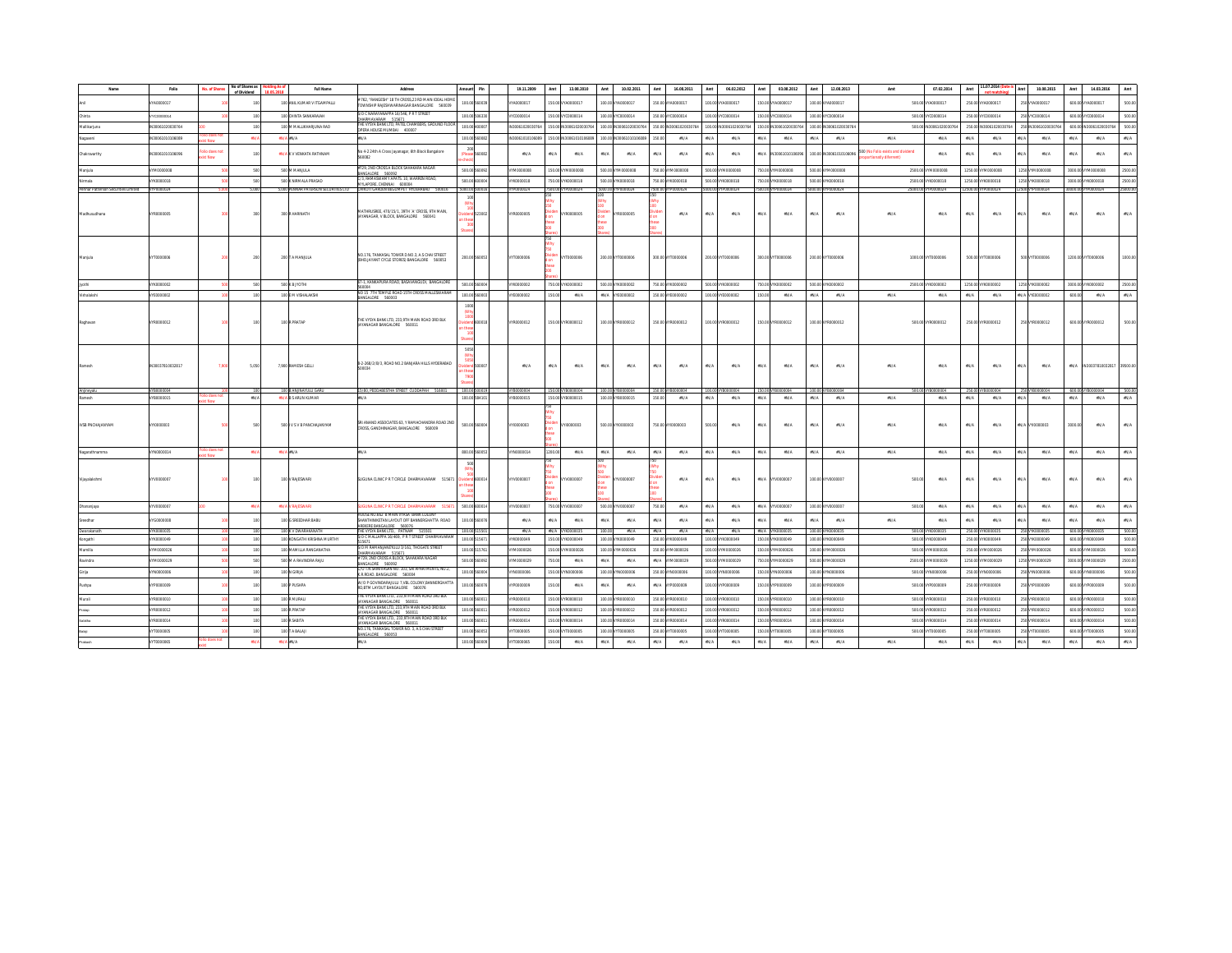| Account_no                    | <b>NAME</b>                          |                                                                                                                               | <b>Holding Amount</b> |      |
|-------------------------------|--------------------------------------|-------------------------------------------------------------------------------------------------------------------------------|-----------------------|------|
| IN30037810032817 RAMESH GELLI |                                      | 8-2-268/2/B/3, ROAD NO.2 BANJARA HILLS HYDERABAD 500034                                                                       | 5050                  | 5050 |
|                               | IN30061010106096 K V VENKATA RATHNAM | N.181, 23 RD CROSS, 6 TH BLOCK, JAYANAGAR, BANGALORE 560082                                                                   | 100                   | 100  |
|                               | IN30061020030764 M MALLIKHARJUNA RAO | THE VYSYA BANK LTD, PATEL CHAMBERS, GROUND FLOOR OPERA<br>HOUSE MUMBAI 400007                                                 | 100                   | 100  |
| VYA0000017                    | ANIL KUMAR V ITGAMPALLI              | # 762, "RANGESH" 18 TH CROSS, 23 RD MAIN IDEAL HOME<br>TOWNSHIP RAJESHWARINAGAR BANGALORE 560039                              | 100                   | 100  |
| VYB0000004                    | <b>B ANJINAYULU GARU</b>             | 15/80, PEDDABESTHA STREET CUDDAPAH 516001                                                                                     | 100                   | 100  |
| <b>VYB0000014</b>             | <b>B RAMESH</b>                      | S/O B.BADRINARAYANA GANDHI BAZZAR RAICHUR 584101                                                                              | 100                   | 100  |
| <b>VYC0000006</b>             | <b>C NAGAVENI</b>                    | W/O. C.NAGA RAJU, D.NO.11-562, BRAHMIN STREET,<br>DHARMAVARAM 515671                                                          | 100                   | 100  |
| VYC0000014                    | CHINTA SANKARAIAH                    | S/O C NARAYANAPPA 16/546, P R T STREET DHARMAVARAM<br>515671                                                                  | 100                   | 100  |
| VYE0000002                    | E M VISHALAKSHI                      | NO 15 7TH TEMPLE ROAD 15TH CROSS MALLESWARAM<br>BANGALORE 560003                                                              | 100                   | 100  |
| VYG0000008                    |                                      | HOUSE NO.662 B MAIN VYASA BANK COLONY SHANTHINIKETAN<br>LAYOUT OFF BANNERGHATTA ROAD AREKERE BANGALORE 560076                 | 100                   | 100  |
| VYI0000003                    | IVS V B PANCHAJANYAM                 | SRI ANAND ASSOCIATES 63, Y RAMACHANDRA ROAD 2ND CROSS,<br>GANDHINAGAR, BANGALORE 560009                                       | 500                   | 500  |
| VYK0000002                    | K B JYOTHI                           | 67-1, KANKAPURA ROAD, BASAVANGUDI, BANGALORE 560004                                                                           | 500                   | 500  |
| VYK0000018                    | K NIRMALA PRASAD                     | C/3, RAMASWAMY APATS. 10, WARREN ROAD, MYLAPORE,<br>CHENNAI 600004                                                            | 500                   | 500  |
| VYK0000035                    | K V DWARAKANATH                      | THE VYSYA BANK LTD., PATNAM 515501                                                                                            | 100                   | 100  |
| VYK0000049                    | KONGATHI KRISHNA MURTHY              | S/O C MALLAPPA 16/469, P R T STREET DHARMAVARAM 515671                                                                        | 100                   | 100  |
| VYM0000008                    | M MANJULA                            | #729, 2ND CROSS A BLOCK SAHAKARA NAGAR BANGALORE 560092                                                                       | 500                   | 500  |
| VYM0000026                    | MAMILLA RANGANATHA                   | S/O M RAMANJANEYULU 3/161, THOGATE STREET DHARMAVARAM<br>515671                                                               | 100                   | 100  |
| VYM0000029                    | M A RAVINDRA RAJU                    | # 729, 2ND CROSS A BLOCK, SAHAKARA NAGAR BANGALORE 560092                                                                     | 500                   | 500  |
| VYN0000006                    | N GIRIJA                             | C/O T.N.SRINIVASAN NO. 103, SAI APARTMENTS, NO.2, K.R.ROAD,<br>BANGALORE 560004                                               | 100                   | 100  |
| VYP0000009                    | P PUSHPA                             | W/O P GOVINDARAJULU 7, VBL COLONY, BANNERGHATTA RD, BTM<br>LAYOUT BANGALORE 560076                                            | 100                   | 100  |
| <b>VYP0000016</b>             | P N NAGARATHNAMMA                    | M/S P SUBBARAMAIAH & SONS NUT MERCHANTS OLD THARAGUPET<br>BANGALORE 560053                                                    | 800                   | 800  |
| VYP0000024                    | PENNAR PATERSON SECURITIES LTD       | CHIKOTI GARDEN BEGUMPET HYDERABAD 500016                                                                                      | 5000                  | 5000 |
| VYR0000005                    | R HARINATH                           | MATHRUSREE, 470/15/1, 39TH `A' CROSS, 9TH MAIN, JAYANAGAR, V<br>BLOCK, BANGALORE 560041                                       | 300                   | 300  |
| VYR0000010                    | R MURALI                             | THE VYSYA BANK LTD., 233,9TH MAIN ROAD 3RD BLK JAYANAGAR<br>BANGALORE 560011                                                  | 100                   | 100  |
| VYR0000012                    | <b>R PRATAP</b>                      | THE VYSYA BANK LTD, 233,9TH MAIN ROAD 3RD BLK JAYANAGAR<br>BANGALORE 560011                                                   | 100                   | 100  |
| VYR0000014                    | R SABITA                             | THE VYSYA BANK LTD., 233,9TH MAIN ROAD 3RD BLK JAYANAGAR<br>BANGALORE 560011                                                  | 100                   | 100  |
| <b>VYR0000065</b>             | <b>R PRAKASH</b>                     | DHFL VYSYA HOUSING FINANCE LTD., NO 9/1, DHONDUSA<br>COMPLEX, 3RD FLOOR, RESIDENCY ROAD, RICHMOND CIRCLE,<br>BANGALORE 560025 | 100                   | 100  |
| VYT0000005                    | T A BALAJI                           | NO.176, TANKASAL TOWER NO. 3, A.S CHAI STREET BANGALORE<br>560053                                                             | 100                   | 100  |
| VYT0000006                    | T A MANJULA                          | NO.176, TANKASAL TOWER D.NO.3, A.S CHAI STREET (BHD.JAYANT<br>CYCLE STORES) BANGALORE 560053                                  | 200                   | 200  |
| VYV0000007                    | V RAJESWARI                          | SUGUNA CLINIC P R T CIRCLE DHARMAVARAM 515671                                                                                 | 100                   | 100  |
| <b>VYT0000007</b>             | T B DHANANJAYA RAO                   | C/O T RAJASEKAR, "KHABAGS" 40, CIRCULAR RD, UI-COLONY<br>KODAMBAKKAM, T.NAGAR CHENNAI 0                                       | 500                   | 500  |